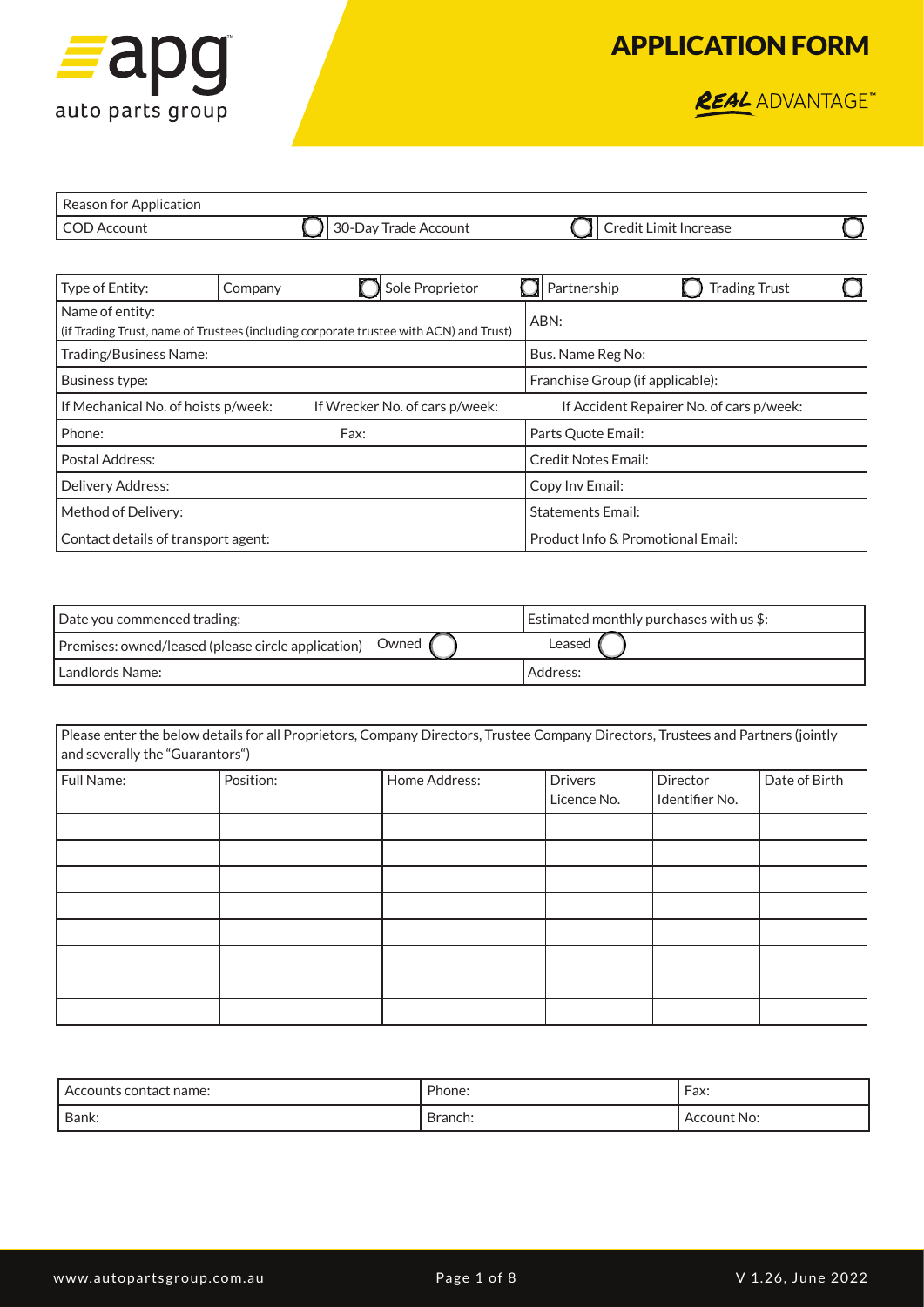



| Trade Reference (Three references are required). These must be trading accounts not being secured or partly secured.<br>COD transactions, fuel or oil accounts are unacceptable. |               |       |           |  |  |  |
|----------------------------------------------------------------------------------------------------------------------------------------------------------------------------------|---------------|-------|-----------|--|--|--|
| Supplier's Name                                                                                                                                                                  | Your A/C Code | Phone | Facsimile |  |  |  |
|                                                                                                                                                                                  |               |       |           |  |  |  |
|                                                                                                                                                                                  |               |       |           |  |  |  |
|                                                                                                                                                                                  |               |       |           |  |  |  |
|                                                                                                                                                                                  |               |       |           |  |  |  |
|                                                                                                                                                                                  |               |       |           |  |  |  |
|                                                                                                                                                                                  |               |       |           |  |  |  |
|                                                                                                                                                                                  |               |       |           |  |  |  |
|                                                                                                                                                                                  |               |       |           |  |  |  |

Has the entity ever been in bankruptcy, receivership, liquidation or any other form of official management, or made any arrangements for its creditors? **Yes** No

Are there any court actions or judgements against the entity, trustees or its directors (including trustee Co directors)/partners? Yes<sup>O</sup> No<sup>O</sup>

Have the directors (including trustee Co directors)/trustees/partners/proprietors ever held office in a company, and/or business which was wound up, placed in receivership, bankruptcy or any other form of official management? **Yes @ No** 

#### **I, BEING A DIRECTOR (INCLUDING DIRECTORS OF A TRUSTEE CO)/TRUSTEE/PARTNER OR PROPRIETOR, HAVE READ THE ATTACHED TRADING TERMS AND AGREE TO BE BOUND BY THEM AND GRANT THE GUARANTEE.**

| Name of director/secretary/proprietor | Signature | Signature of Witness | Date |
|---------------------------------------|-----------|----------------------|------|
|                                       |           |                      |      |
|                                       |           |                      |      |
|                                       |           |                      |      |
|                                       |           |                      |      |
|                                       |           |                      |      |
|                                       |           |                      |      |
|                                       |           |                      |      |
|                                       |           |                      |      |

| <b>OFFICE USE</b>    |    |             |              |                     |  |
|----------------------|----|-------------|--------------|---------------------|--|
| <b>CSIID</b>         | PC | <b>TERR</b> | <b>TERMS</b> | <b>CREDIT LIMIT</b> |  |
|                      |    |             |              |                     |  |
|                      |    |             |              |                     |  |
|                      |    |             |              |                     |  |
|                      |    |             |              |                     |  |
|                      |    |             |              |                     |  |
|                      |    |             |              |                     |  |
| APG Customer Number: |    |             | SIC Code:    |                     |  |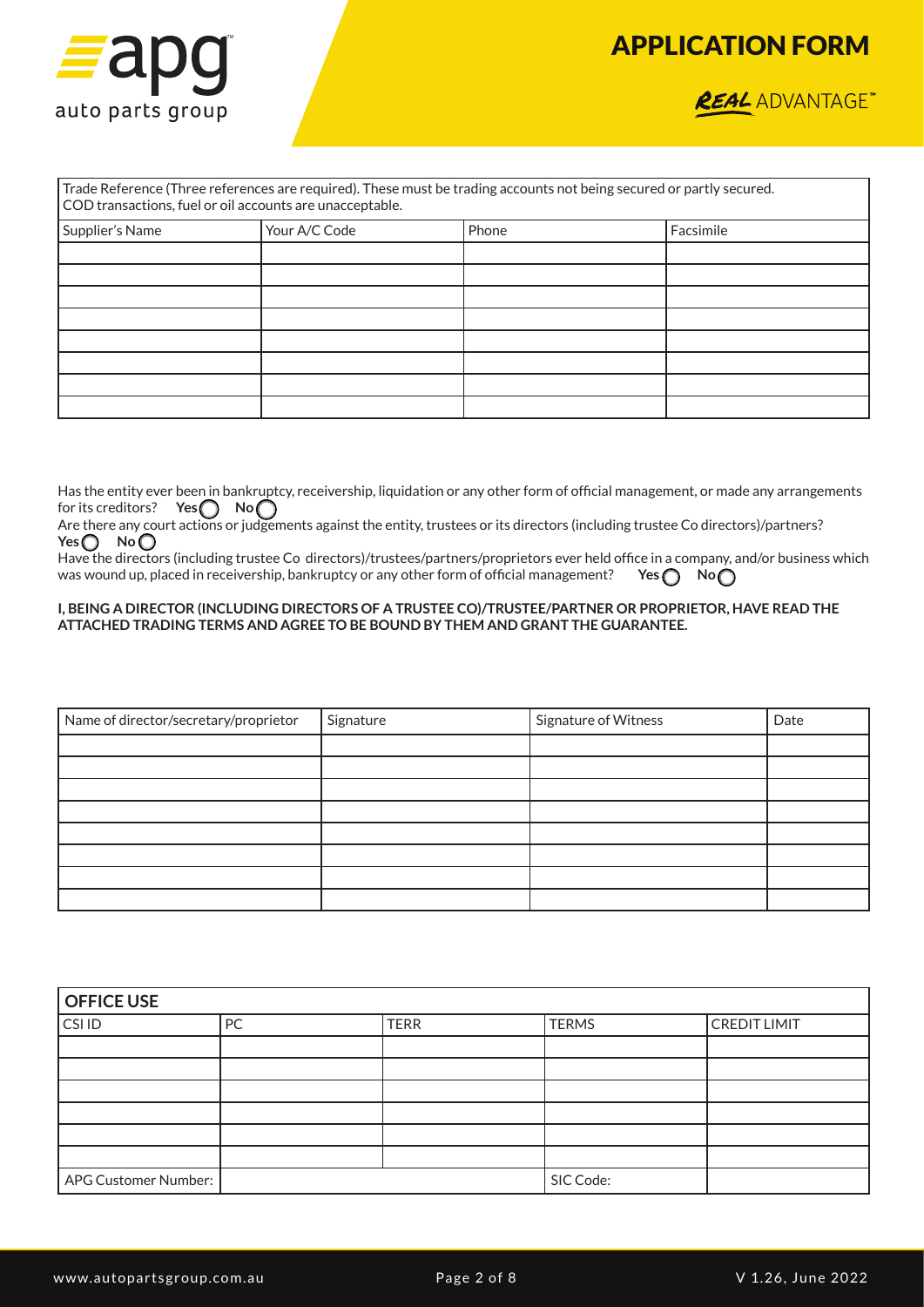

### **REAL** ADVANTAGE<sup>\*\*</sup>

These trading terms apply to all sales and are deemed to be incorporated into all contacts for the sale of goods and/or services and cannot be varied by you in any form including those that may be printed on a purchase order. These trading terms may be varied by us by updating the trading terms available on our website from time to time. Acceptance of these terms by you is demonstrated by you purchasing goods and/or services from us, operating an account with us or conducting business with us.

1 Basis of Contract – A quotation from us is not an offer. A contract exists once we accept your order (subject to the goods passing our pre-delivery inspection). The contract may not be cancelled without mutual agreement between the parties.

2 Prices – All prices are in Australian dollars and are subject to change without notice.

3 Payment – You agree to pay in full in accordance with the terms indicated on our invoice. If no terms are indicated on our invoice and you have an account with us then you agree to pay within 30 days of the end of the month in which the invoice is issued. If you do not have an account with us then you must pay in cash on or before delivery of the goods. A 1.2% surcharge will apply to all payments by credit card.

4 Credit limit- We will determine the credit limit for your account and may change this credit limit at any time without notice or reason.

5 Delivery – Delivery of goods to your transport agent will constitute delivery to you, you will pay all delivery costs and any damage caused in transit will not be our responsibility.

If we agree to deliver the goods to you, you agree to pay the delivery fee (if any) notified to you from time to time. You grant us a reasonable extension of time for delivery of goods delayed due to circumstances beyond our control. We will not be liable for any loss or damage arising from delays in delivery.

6 Deemed acceptance of goods – You are deemed to have accepted the goods as damage free and as ordered unless you make a credit claim within 24 hours for daily order customers in Australia; 48 hours for overseas customers of the date of receipt of the goods.

7 Returns/credit claims – Subject to the express and implied warranty/condition provisions below, we may in our absolute discretion accept or reject a return/ credit claim. In order to make your claim you must, at your cost, return the goods to us within 5 business days for daily order customers and 7 business days for overseas customers from the date the goods are received and provide us with proof of purchase (e.g. Original invoice). If requested you must provide us with evidence of the date of receipt of the goods. If you want to make a claim outside this time frame you should provide details of the special circumstances to our credit officer and get the prior approval of our credit officer before returning the goods.

Claims made after 5 business days for daily order customers and 7 business days for overseas customers from the date the goods are received may at our discretion be rejected. We will not accept return /credit claims no matter what the special circumstances after 10 business days for daily order customers and 20 business days for overseas customers from the date the goods are received. The goods must be returned unaltered in their original packaging and must also be received in a clean and resale able condition. We may reject a credit claim on any items having an invoice value of \$5 or less, on electrical goods, non stock items ordered at your request, trims or , items manufactured at the your request. If we reject your return, we will make the goods available for your collection at your cost. If the goods are not collected by you within 20 business days they will be deemed abandoned. If we accept the return we will issue you with a credit note for the price of the goods (less any handling and delivery fees).

8 Implied Warranties/Conditions - All implied terms, conditions and warranties, other than those implied by any law that may not be excluded, are expressly excluded. Where permitted by law our liability for all implied terms, conditions and warranties including those implied by law that can not be excluded is limited to the following:

(a) the cost of replacing the goods;

(b) the cost of obtaining equivalent goods;

(c) the cost of having the goods repaired.

9 Implied warranty/conditions credit claims- You may make a credit claim or claim for refund (if you are a COD Customer) for goods which breach the implied warranties/conditions that cannot be excluded by law. This claim must be made within a reasonable time. We will not accept claims made after deemed acceptance of the goods if the claim relates to matters which would be apparent from inspection such as damage or goods not as ordered. If requested you must provide us with evidence of the date of receipt of the goods. To make a claim you must provide us with proof of purchase (e.g. the original invoice), reason for the claims (e.g. details of the implied warranty or condition which is claimed to be breached), proof of breach of the implied warranty/condition (e.g. a photo of the goods) and details of when the breach became known to you or your customer. You must, return the goods to us so that we can assess whether there has been a breach or in cases where the wrong goods have been supplied within 3 business days of the date the claim is made. Where the wrong goods have been supplied the returned goods must be unaltered in its original packaging and must also be received in a clean and resale able condition.

If an implied warranty/condition that may not be excluded at law is breached then a credit or refund (for COD customers) will be granted for the price of the goods. We are not liable for freight or delivery costs for the delivery of the original goods to you or the return of them to us. If requested by us, you must destroy damaged or defective the goods if not returned to us and provide us evidence of this.

10 Express Warranties – Some of the goods are sold with express warranties, details of these express warranties are available on our website, in our cataloguing or on request. Credit claims may be made for goods which breach our express warranties.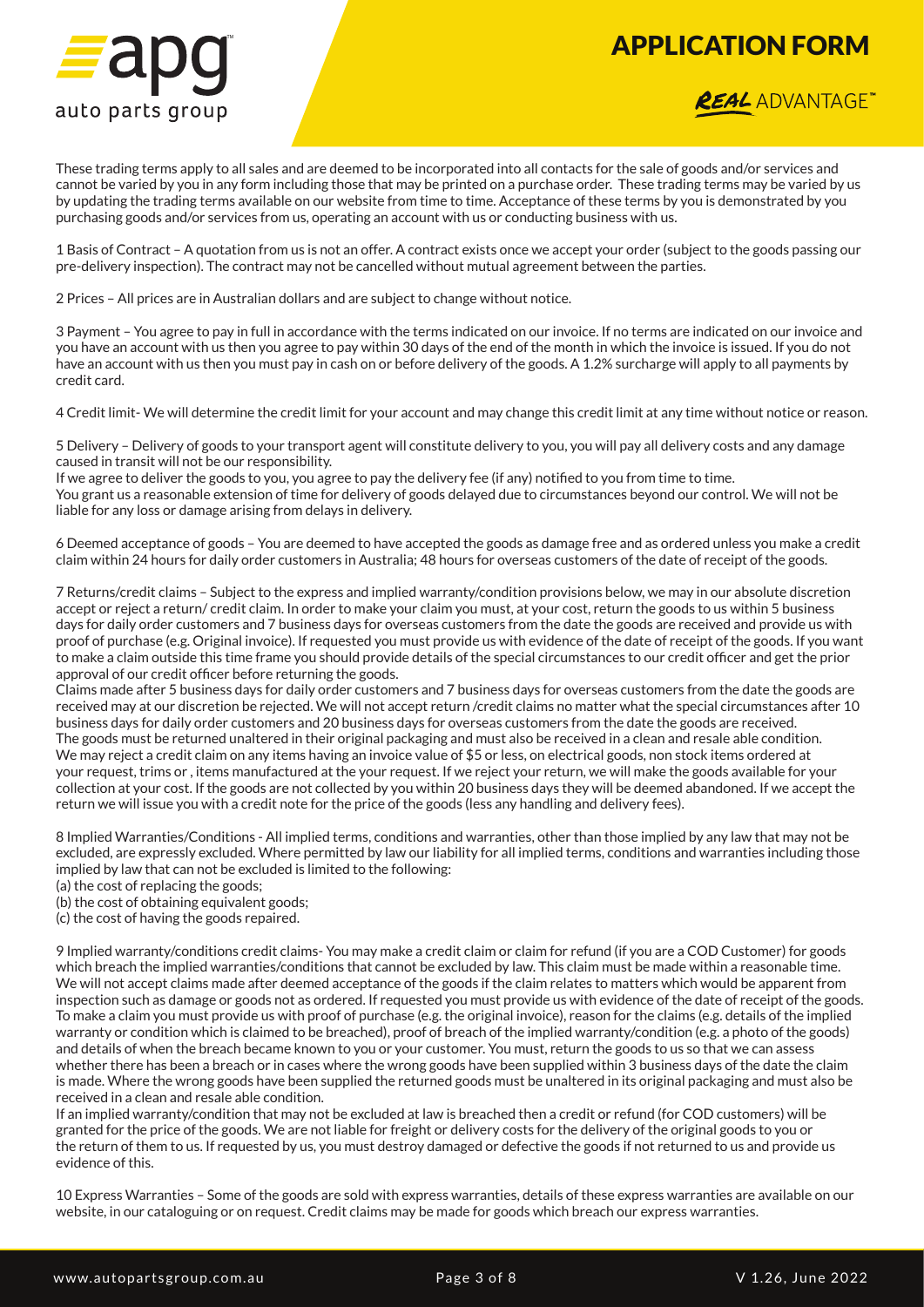

#### **REAL** ADVANTAGE<sup>\*\*</sup>

11 Express warranty credit claims – You may make a credit claim for goods which breach an express warranty in accordance with the terms and procedures detailed in the express warranty. You must make the claim within the times specified in the express warranty and meet all the conditions of the express warranty (including use, installation and maintenance of the goods). You must provide us with proof of purchase, the reason for the claim (details of how the express warranty has been breached) and proof of breach of the express warranty. You must return the goods to us, within 3 business days of the date the claim is made, at your cost, so we can assess whether there has been a breach or if agreed by us provide us with a photo to evidence the breach. If an express warranty is breached then a credit (or refund for COD Customers) will be granted for the price of the goods. If the credit claim is granted you must destroy the goods if not returned to us.

12 Replacement Goods/Return of Original Goods - When replacement goods are supplied by us, we may charge a handling fee which will be refunded provided the original goods are returned to us within 3 business days of receipt of the replacement goods. If the original goods are not returned to us within 3 business days of the receipt of the replacement goods then we may, at our discretion, not refund the handling fee and invoice you for the replacement product.

13 Passing of title and risk – The risk in the goods passes to you on delivery to you or your transport agent. We retain the legal and equitable title to the goods until payment is made for all goods that have been from time to time supplied to you. Until such payment is made you will hold the goods as fiduciary agent and bailee for us and will return them to us if requested. You may as a fiduciary agent sell or deal with the goods in the ordinary course of your business. Any right to bind us to any liability to any third party by contract or otherwise is expressly negated. You receive all proceeds of any dealing with such goods in trust for us and will keep such proceeds in a separate account until your liability to us has been discharged. We have the power to appropriate payments to such accounts as we think fit not withstanding any appropriation by you to the contrary. Until such time as you become owner of the goods you will store them separately and ensure they are kept in a good and saleable condition, secure from risk and damage or theft and fully insured against such risks.

13A PPSR - You agree the above retention of title clause gives rise to a security interest as defined in the Personal Properties Securities Act 2009 ("PPSA") in all goods and/or services present and acquired after the execution of these terms. You acknowledge that we may perfect such security interest by registration on the Personal Properties Security Register ("PPSR"). You waive any entitlements under the PPSA regarding notices. You agree to do all things and execute or arrange execution of all documents we require to perfect a first ranking security interest in the goods and/or services. Non-compliance by you with this clause will constitute a breach of this agreement. Any cost associated with the enforcement of our rights under the PPSA will be payable by you.

14 Default by You - If you default or fail to make due payment for any goods and/or services supplied to you from time to time, without prejudice to our other rights, we may do any or all of the following:

(a) Withdraw all credit facilities without notice until your account is brought within terms;

(a1) Change your credit limit;

- (a2) Notify you that all monies owing under your account are immediately due and payable;
- (b) Charge interest on overdue monies daily until payment at the rate of 15% per annum;

(b1) charge you, at our discretion, an administration fee of \$25 per outstanding invoice which is immediately due and payable; (c) require you to pay on demand legal costs on a solicitor and own client basis or any other expenses whatsoever incurred by us in respect of the enforcement or attempted enforcement of our rights under this agreement (including collection agent costs, entry and removal costs and dishonored cheque fees);

(d) Cancel any trade discounts or revise your pricing structure;

(e) Withhold any further deliveries of goods whether in transit or not;

(f) where goods have been delivered, enter your premises or any premises under your or your agent's control where the goods are stored and use reasonable force to recover the goods without any liability of whatever nature to you or your agent;

(f1) where goods have been recovered we may dispose of the goods to any person on any terms we deem necessary without liability of any kind to you and we shall be entitled to recover the difference between the purchase price owed by you and the net proceeds of the sale of the repossessed goods;

(g) Resell any goods repossessed for our own benefit without liability to you for any loss resulting from the resale;

(h) Suspend and/or terminate performance without penalty of any other contract for sale;

(i) require payment in cash before or upon delivery of further goods to you;

(j) Withhold documents which are in our possession;

(k) Appropriate and apply all monies and credits/adjustment notes received by us at our discretion. For example we may apply them firstly to payment of our recovery costs, then to interest due, then towards payment of the debt for supply of the goods; (l) Terminate your website registered user access; and/or

(m) Charge and Caveat in Land

(a) To secure your punctual payment under this agreement for goods and the performance of your obligations and other money that may become owing to us as a result of your actions:

(i) you agree to mortgage and/or charge all joint and several interests in land or realty to us to secure all amounts and other monetary obligations payable under this Agreement; and

you acknowledge and agrees that we are entitled to lodge a caveat or any other document necessary to secure:

(A) payment of any money you are required to pay; and

(B) your payment of any damages payable by you for your failure or delay to fulfil any of your obligations,

in connection with this Agreement.

Security Interest of present and after acquired property.

(b) To secure your punctual payment under this agreement for goods and the performance of your obligations and other money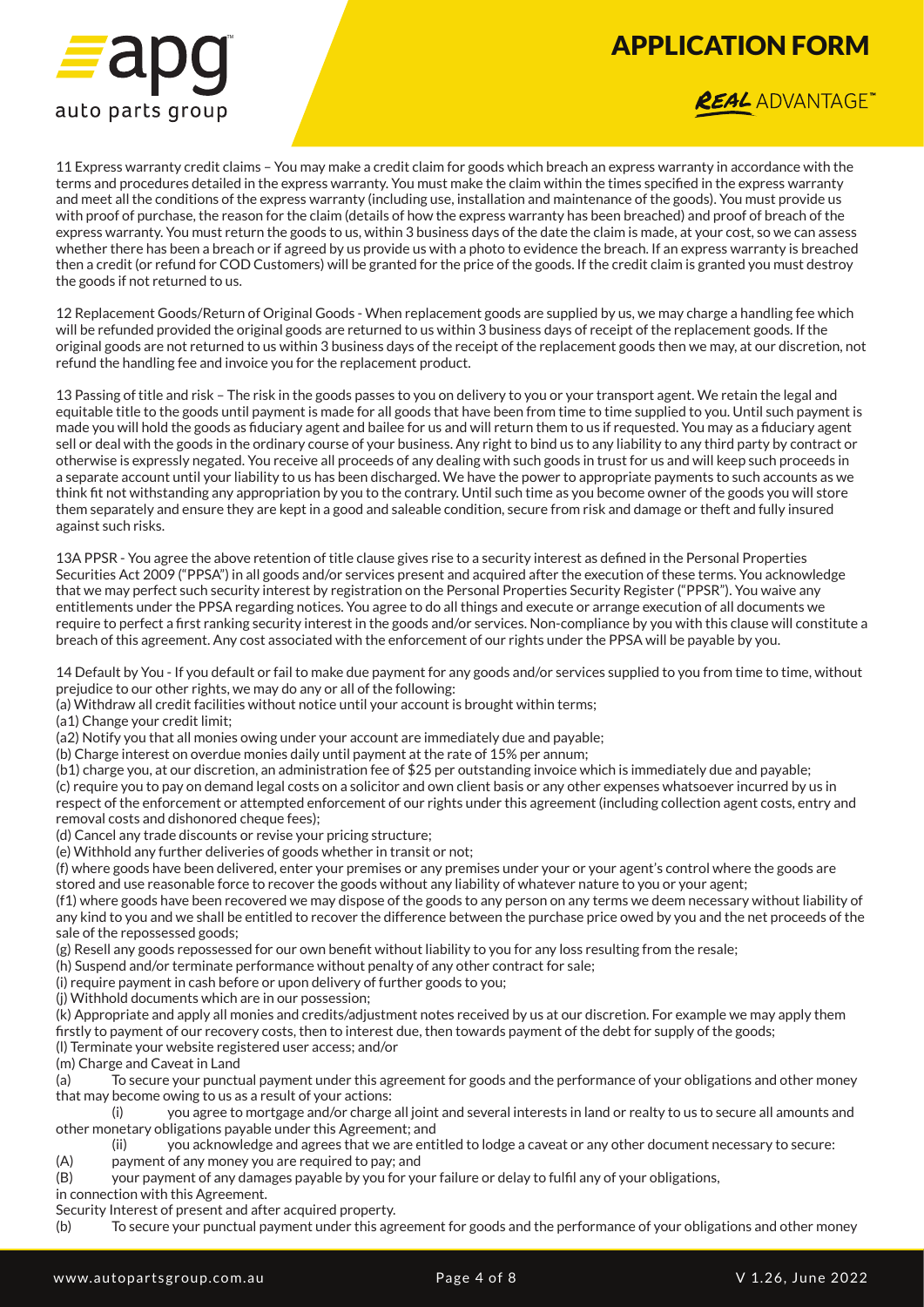



that may become owing to us as a result of your actions, you grant to the us a security interest (as defined in the PPSA) over all PPS Property.

(c) Nothing in this Agreement may be interpreted that any Security Interest attaches later than the time contemplated by section 19(2) of the PPSA.

(d) At our request, you must promptly provide us with all required information necessary to ensure that any registration of our Security Interests on the PPS Register is, and remains, fully effective or perfected, or both, and that each Security Interest in favour of us has the priority required by us.

Acknowledgement of no subordination

(e) You acknowledge that we have not agreed to subordinate any Security Interest that we have in any of the PPS Property to any other interest in any of the PPS Property.

Security Interest continues despite dealing

(f) You acknowledge, if you dispose of or otherwise deals with the PPS Property or an interest in it in breach of this clause, that we have not authorised the disposal or agreed that the dealing would extinguish any Security Interest that we holds over the PPS Property, and that our Security Interest continues in the PPS Property or interest, despite the disposal or dealing. Registration

(g) You will promptly execute or procure the execution of all documents required by us to register the Security Interest in all PPS Property.

(h) You will pay for all costs associated with registering the Security Interest in the PPS Property Termination of Security Interest

(i) The Security Interest in your PPS Property will be deregistered upon:

(i) the return of goods to us in the condition and state required by this agreement; and

(ii) the full payment to us of all money you is required to pay in accordance with this Agreement. Bank Guarantee Security

(j) In consideration of us granting a credit account to you, we may require you to provide a bank guarantee security in the amount of the credit limited approved by us for a period fixed by us to secure your performance under this Agreement. (k) You agree we may have recourse to the bank guarantee security if you fail to pay an amount in accordance with this agreement and 5 days have elapsed since we gave you notice that we intend to have recourse to the bank guarantee security."

15 Representations - Subject to the express and implied warranty provisions above, we are not liable for any advice given by our agents or employees in relation to the suitability for any purpose of goods or material supplied by us and all such advice relied upon is at your own risk. Our agents and employees are not authorised to vary or add to our trading terms.

16 Liability and release – Subject to the express and implied warranty provisions above, we are not liable for and you release us from all liability for any direct, indirect, consequential or punitive loss or damages (including loss of profit) arising out of anything done or not done by us, our employees, officers or agents in relation to the supply of the goods (whether arising through negligence or otherwise) including any loss or damages arising from injury, death, property damage, use of the goods, infringement of intellectual property rights or defects in the goods. Where such liability occurs to a third party you hereby indemnify us against all third party liability to the fullest extent permitted by law.

17 Confidential Information – Any information relating to our business communicated to you by us will be treated as confidential and valuable to us. You must maintain the information in the strictest confidence and use the information solely as a user or reseller of our goods. These confidentiality obligations continue notwithstanding the end of our trading relationship. You are not required to maintain information as confidential if you are required to disclose it by law or it is in the public domain (other than by breach of your obligation to keep it confidential).

18A VIN Searches – If we offer you the service, you may purchase VIN searches which may only be used for your internal purposes and only for vehicle identification in order to purchase and promote APG's products. The pricing for VIN searches will vary from time to time. VIN searches may be purchased in packages which do not expire. If we issue bonus/free VIN Searches based your APG purchases, these may expire at a time determined by us and any offer may be capped. VIN Searches are non-refundable and non-transferable. VIN Searches and their results form part of our Marketing Materials and are subject to the IP Licence below (including our disclaimer and reservation of rights).

18 IP licence – We grant you a non-exclusive licence to use Marketing Materials (including electronic catalogues, data files, pictures, our website and information and materials accessible from our website) provided to you by us provided that: a) Should you require modifications to our standard Marketing Materials then you may request we undertake this work and of we

agree we will charge you our standard hourly rate for undertaking this work. b) You agree that we may terminate this licence at any time in which case you will immediately return to us all copies of the Marketing Materials and cease to copy and/or use the Marketing Materials. You agree to erase all Marketing Materials from your systems and return all hard copies to us;

c) You agree that the disclaimer and reservation of rights below is deemed to apply to each item of Marketing Materials provided to you;

d) You acknowledge that we made a substantial investment in creating the Marketing Materials and should you breach the terms of this licence or continue to use our Marketing Materials after we have notified you of the termination of this licence then you must pay us a licence fee of \$500 per day; and

e) You agree you have no right to sub-licence the rights granted to you by us.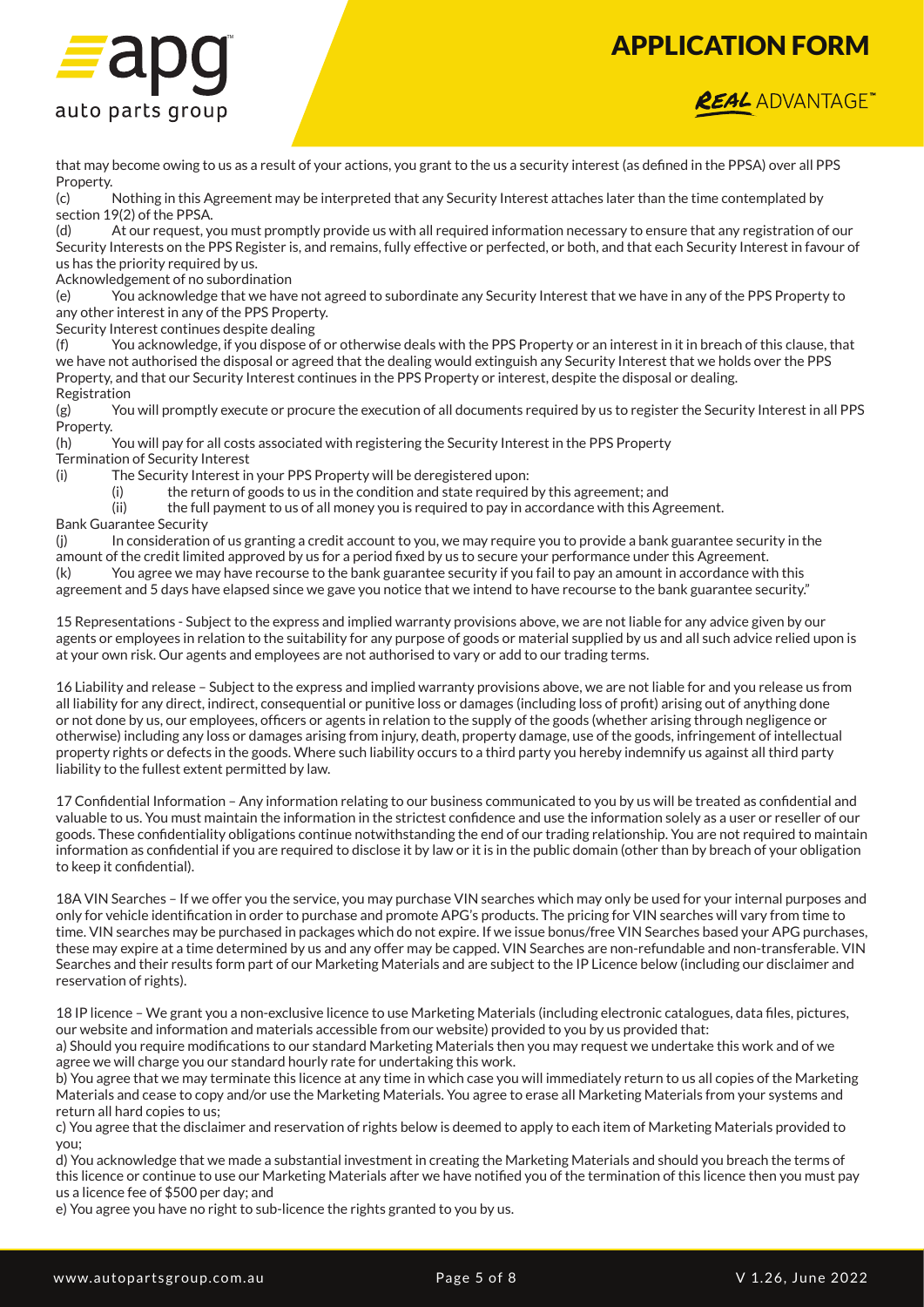

### **REAL** ADVANTAGE<sup>®</sup>

"Disclaimer and reservation of rights - Access to and use of this item of Marketing Material (including information or material contained in or accessed from this item) is subject to the following disclaimer and reservation of rights: Purpose – It is intended that this item may be used by you for the purchase and promotion of Auto Parts Group Pty Ltd's products only. Use of this item (including information or material contained in or accessed from this item) is at your own risk.

No Warranty or liability – We make no representation or warranty, express or implied, as to the currency, accuracy, reliability or completeness of the information or material contained in, referred to in or accessed from this item. To the maximum extent permitted by law we shall not have any liability (whether arising from negligence or otherwise) in respect of the use of the item or the information contained in, referred to in or accessed from this item (including any reliance on the currency, accuracy, reliability or completeness of the information).

Intellectual Property Rights - © 2011 Auto Parts Group Pty Ltd is the owner of the copyright in this item. All rights reserved. All material is subject to copyright under the Copyright Act 1968 (Commonwealth) and permission must be obtained in writing from Auto Parts Group Pty Ltd. Auto Parts Group Pty Ltd is the owner of all the other intellectual property rights in the contents of the information or material contained in or accessed from this item (including documents, text and images). To remove any doubt you must not commercialise the information or material contained in, down loaded or accessible from this item. No modifications or derivative works may be created based on the information or material contained in, down loaded or accessible from this item.

Permission to Copy – Auto Parts Group Pty Ltd hereby grants you permission to copy this item for the purpose of purchasing and promoting Auto Parts Group Pty Ltd's products only.

Third Party Data – Some of the information or material accessed or contained in an item may incorporate third party data (including Motor Vehicle Data such as vehicle identification number (VIN) and registration place matching services and such other data and information or other content provided by third party data providers). Such information may only be used internally by you and only for the purpose for which it is provided e.g. vehicle identification in order to purchase our products. Third party data use is subject to the following additional terms:

(a) You acknowledge that all right, title and interest in and to the third party data is retained by the third party data provider and you must not commit or permit any act or omission that would impair such rights;

(b) We do not claim any copyright in relation to third party data, the copyright is claimed by the third party data provider and you acknowledge this;

(c) The third party data is provided on a "as is" "as available" basis. Any use or reliance on it will be at your risk. There are no warranties given (express or implied) including but not limited to implied warranties of merchantability or fitness for a particular purpose;

(d) In no event will we or our third party data providers be liable for any indirect, special, incidental or consequential damages, including but not limited to, loss of income or lost revenue whether based in contract, tort or any other theory;

(e) You may not advertise or disclose or in anyway publically announce through any media or directly to third parties the use or source of the Motor Vehicle Data.

To the extent permissible at law, Auto Parts Group Pty Ltd is not liable to any person for loss or damage arising from reliance upon information contained herein.

Parts are not genuine (unless specifically stated) and manufacturer references are for application purposes only. Only APG part numbers ending in 'G' are genuine parts. The OEM part number is not our part number and is provided for searching purpose only.

Auto Parts Group is not sponsored, approved, affiliated or otherwise associated with any genuine or original parts manufacturer, distributor or dealer. The statutory warranties/consumer guarantees under the Australian Consumer Laws and any other contractual warranties against defects are provided by Auto Parts Group only.

Parts are not genuine (unless specifically stated) and the manufacturer references are for application purposes only. Only our part numbers ending in "G" are genuine parts. The OEM part number is not our part number and if provided, is provided for searching and application purposes only.

We are not sponsored, approved, affiliated or otherwise associated with any genuine or original parts manufacturer, distributor or dealer. The statutory warranties/consumer guarantees under the Australian Consumer Law and any other contractual warranties against defects are provided by us only.

Photos are for identification purposes only and may be of either genuine or non-genuine parts. List prices, if provided, are for guidance and identification purposes only."

19 APG Client Data - All data that you input, upload or otherwise submit into our website, applications, Marketing Materials, software or other software interfaces is not required to be maintained as confidential information by us (subject to our privacy policy) and any intellectual property in the data is hereby assigned by you to us to use for any purpose.

20 Third Party Client Data - You authorise us to obtain directly from third parties (such as platform providers like PartsCheck) information and data relating to you including your client data (such as data or information that you input, upload or otherwise submit into the third party website, application, software or software interfaces), quote information, supplier information and purchase orders but not including any data relating to price paid or vendor name. This Third Party Client Data is not required to be maintained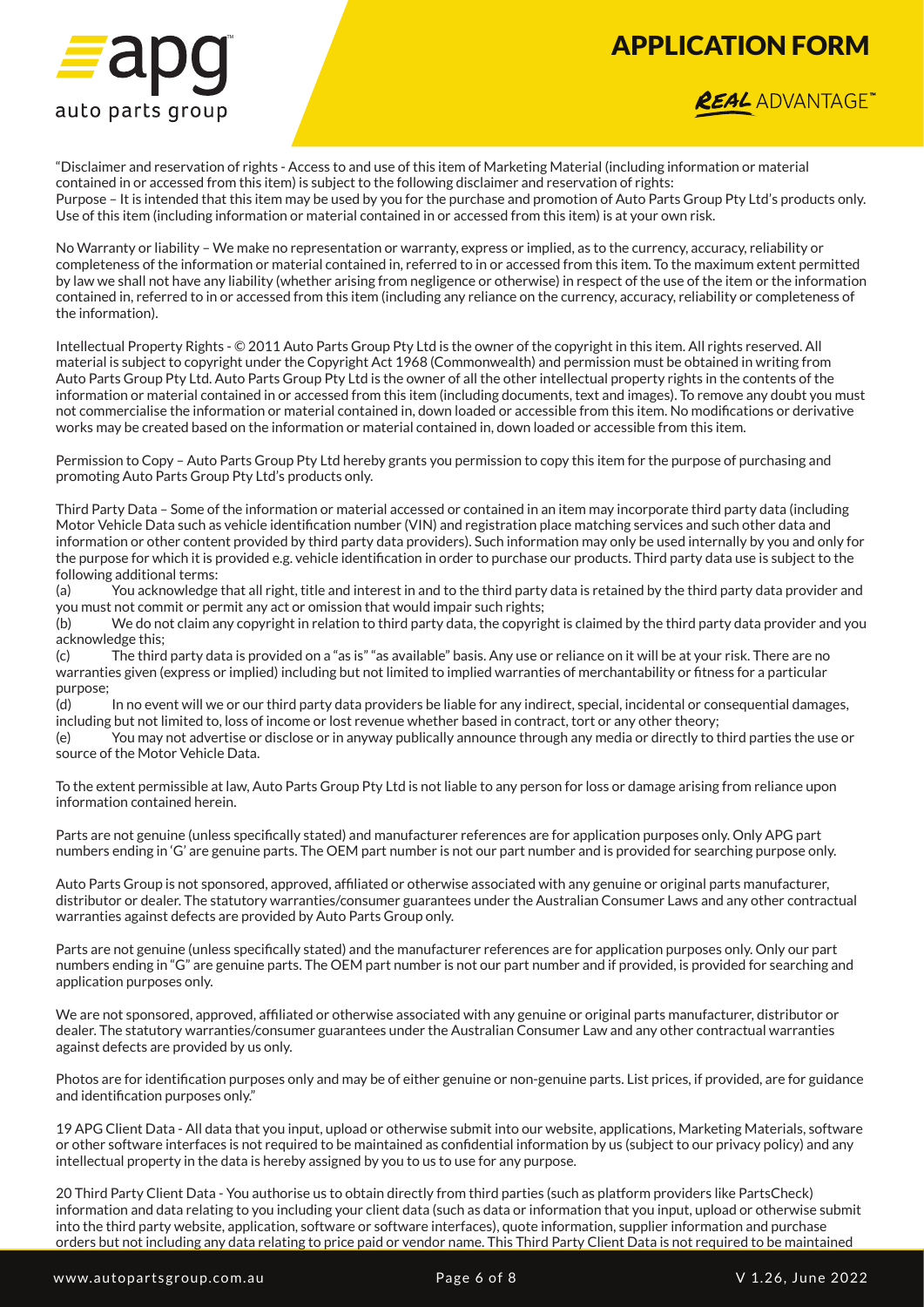

#### **REAL** ADVANTAGE<sup>®</sup>

as confidential information by us (subject to our privacy policy) and any intellectual property in the data is hereby assigned by you to us to use for any purpose.

21 Website– You may request to become a registered user of our website. Should this request be granted you must comply with our website user policies and procedures which are available from time to time on our website. We may terminate your registered user access at our discretion without notice to you. You will be granted a confidential user identification and password (collectively referred to as your password).

All transactions using your password will be deemed to be transactions authorised by you and contracts for the sale of goods formed from the use of your password will be governed by these terms and conditions.

We have no obligation to verify the validity of any instruction given using your password.

You must notify us in writing immediately should you become aware or suspect any unauthorised use of your password. Upon receipt of the notice we will as soon as reasonably possible disable the password and issue a replacement password.

You agree that we are not liable for any loss you may incur as a result of unauthorised use of your password and that you bare all risk and liability for unauthorised use of your password. You hereby indemnify us from all loss, costs and expenses arising from unauthorised use of your password.

We herby exclude any warranties and give no representations as to the availability, accuracy, speed or performance of our website. We do not warrant that our website or the content accessed from it will be free of viruses or any other harmful components or as to the security of our website and the transactions made using it. You must notify us in writing immediately if you suspect a virus has been transported by use of our website or of any suspected security breach. You must not do anything that would effect or disrupt the security, performance or availability of our systems such as inappropriate processes (e.g. repeated pining, port scans, probes or activities that may resemble hacking).

22 Website links - You may also request that your website be linked to our website such that your customers view our on-line catalogue. Should this request be granted you must pay us our standard yearly website link fee. You must keep details of the web link confidential.

23 Website advertisements – You may request to advertise on our website. Should this request be granted you must pay us our standard website advertising fees. All registered users will be listed on our website (contact details for retailer/wholesalers) and if you are a registered user you agree to this listing and to pay our standard yearly listing fee.

24 Set off- You agree not to use any set off or counter claim against us as a reason for not paying us at first instance any monies owed to us from time to time.

25 Signing Authority Warranty – you warrant that the people who have signed the Account Application Form forming this Agreement are authorised by you to do so.

26 Trust/Partnership indemnity warranty – you and each person signing this Agreement on your behalf, in circumstances whereby you are a trust or partnership, warrant that you/they have the right to be indemnified out of the trust or partnership assets in relation to any liability arising from this Agreement.

27 Guarantee - In consideration of us agreeing to supply the Customer with goods on credit the Guarantor agrees to guarantee and be responsible to us for the due payment by the Customer for all the goods and/or services that we may from time to time supply to the Customer and for all debts whatsoever and howsoever arising by the Customer to us in respect of goods and/or services supplied. This guarantee is a continuing guarantee, is a principal obligation and is not to be affected by any claim or right to set off or cross action by which the Customer may have or claim to have against us. We may without notice to the Guarantor at any time grant indulgences to the Customer or waive compliance with these Trading Terms or amend these Trading Terms. We are not required to provide the Guarantor with any notice of default by the Customer. In addition:

(a) If more than one guarantor is listed in the Credit Application Form, each Guarantor is jointly and severally liable to us for the guarantee and indemnity given in accordance with this clause.

- (b) The Guarantor unconditionally and irrevocably guarantees to us:
	- (i) your payment of any money you are required to pay;
	- (ii) your performance and observance of your obligations; and

(iii) your payment of any damages payable by you for your failure or delay to fulfil any of your obligations,

- in connection with this Agreement.
- (c) If you default in:

(i) the payment of any amount due in connection with this Agreement, the Guarantor must pay that amount on demand to us; or

(ii) the performance and observance of any of you other obligations in connection with this Agreement, the Guarantor must pay to us on demand all losses, damages, expenses and costs (including legal costs on an indemnity basis) which we are entitled to recover because of that default, whether or not we have exercised or exhausted our remedies for their recovery from you.

(d) As a separate and additional guarantee and indemnity, the Guarantor indemnifies us in respect of:

(i) all risks and liabilities (including legal costs on an indemnity basis) incurred by us arising directly or indirectly in connection with any default, delay act or omission by you in the performance and observance of your obligations in connection with this Agreement; and

(ii) any money payable in connection with this Agreement (including money which would have been payable if it were recoverable) which is not recoverable from you for any reason and whether or not: